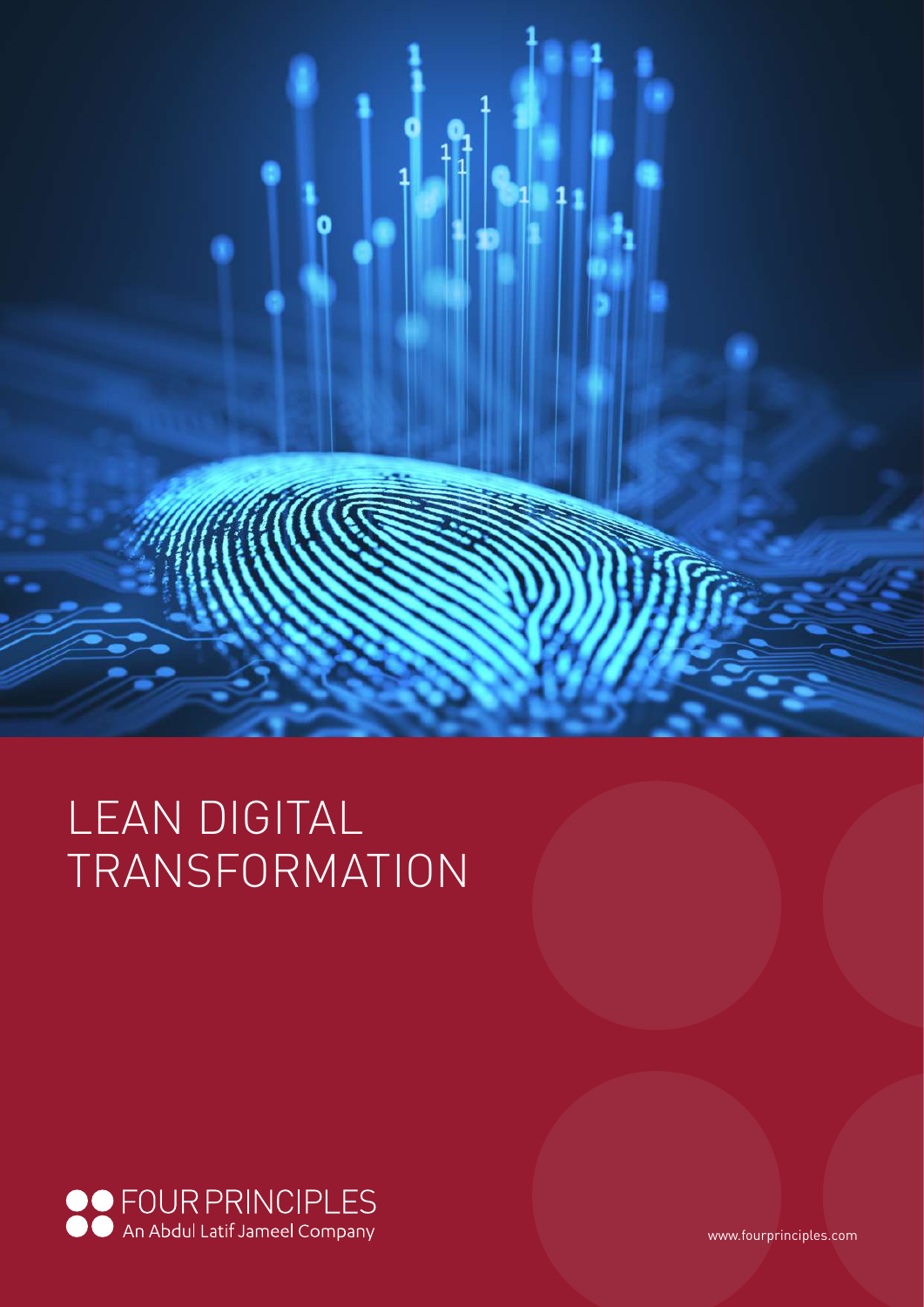

### BACKGROUND

We live in an age where the change and innovation rate is so high, that value resides increasingly in real-time relevant information. Keeping your company at the tip of the spear requires a lot of focused effort and change management experience.

Companies that embrace the digital transformation trends are disrupting their industries by becoming fast, flexible and low-cost players. They bring changes to the consumer environments/ecosystems through:

• Digital technology penetration, by proposing ways to create value that goes from human interactions to augmented reality interfaces or self-learning systems

• Digital products and services markets, which allow the consumer to define his customer journey within a controlled environment

• Very high paced digitization initiatives, where the working and interacting environments are moving to a higher level of automation and connectivity, where any equipment or any product can immediately feedback the user with relevant information about performance and efficiency

The top trends in any sector, from heavy industry to services and from healthcare to F&B, confirm that today it is mandatory to implement a Lean digital transformation if a company wants to keep the competition at bay.

### BIGGEST DIGITAL TRENDS

throughout the lifecycle of the product and through

environment, Intelligent Order Creation

5. Autonomous Control Loops are used in are controlled through a series of parameters or and apply automatically corrective actions, or raise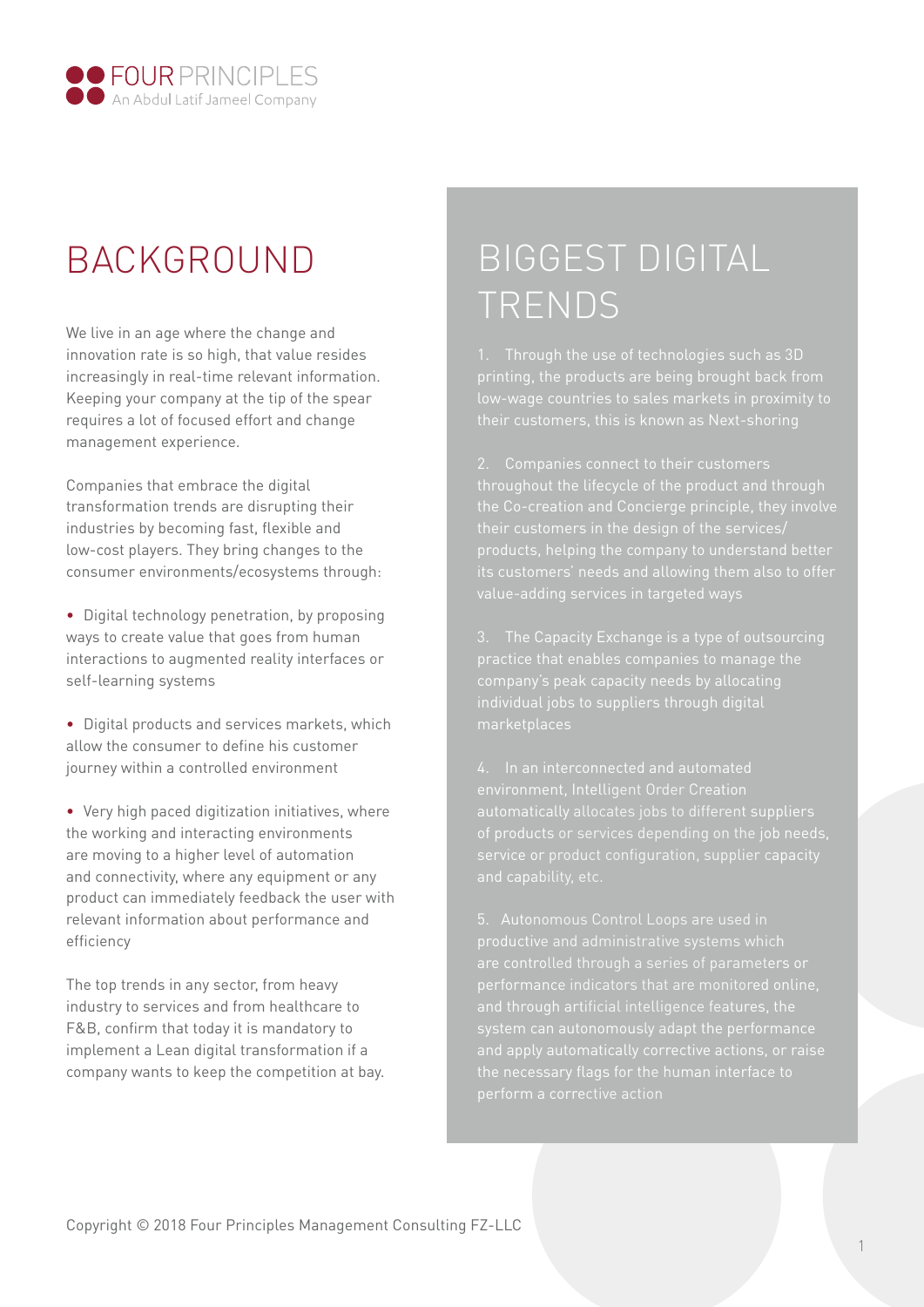

## SYSTEMS OF ENGAGEMENT: KEY DRIVERS OF A LEAN DIGITAL TRANSFORMATION

Before going into the details of what a Lean digital transformation entails, we need to understand that the main components and drivers of a Lean digital transformation, are the systems of engagement.

The systems of engagement are the vehicle through which the user interacts with digital tools/trends on a daily basis. Systems of engagement are dynamic and use close-touser apps or platforms whose value is linked to the level of user engagement measured in terms of number and quality of interactions. Examples of systems of engagement are social apps like LinkedIn and Facebook, or business platforms like Uber and Airbnb, which evolve the long-standing IT paradigm of systems of record, which are based on significant legacy data storage and retrieval systems such as corporate ERP modules used today.

## BIGGEST DIGITAL TRENDS

6. Human-Robot Interaction (HRI) refers to the

experience that companies offer to enhance their

linked with payment vehicles and connected to

9. Big Data Analytics tends to refer to the use of extract value from the data available in a particular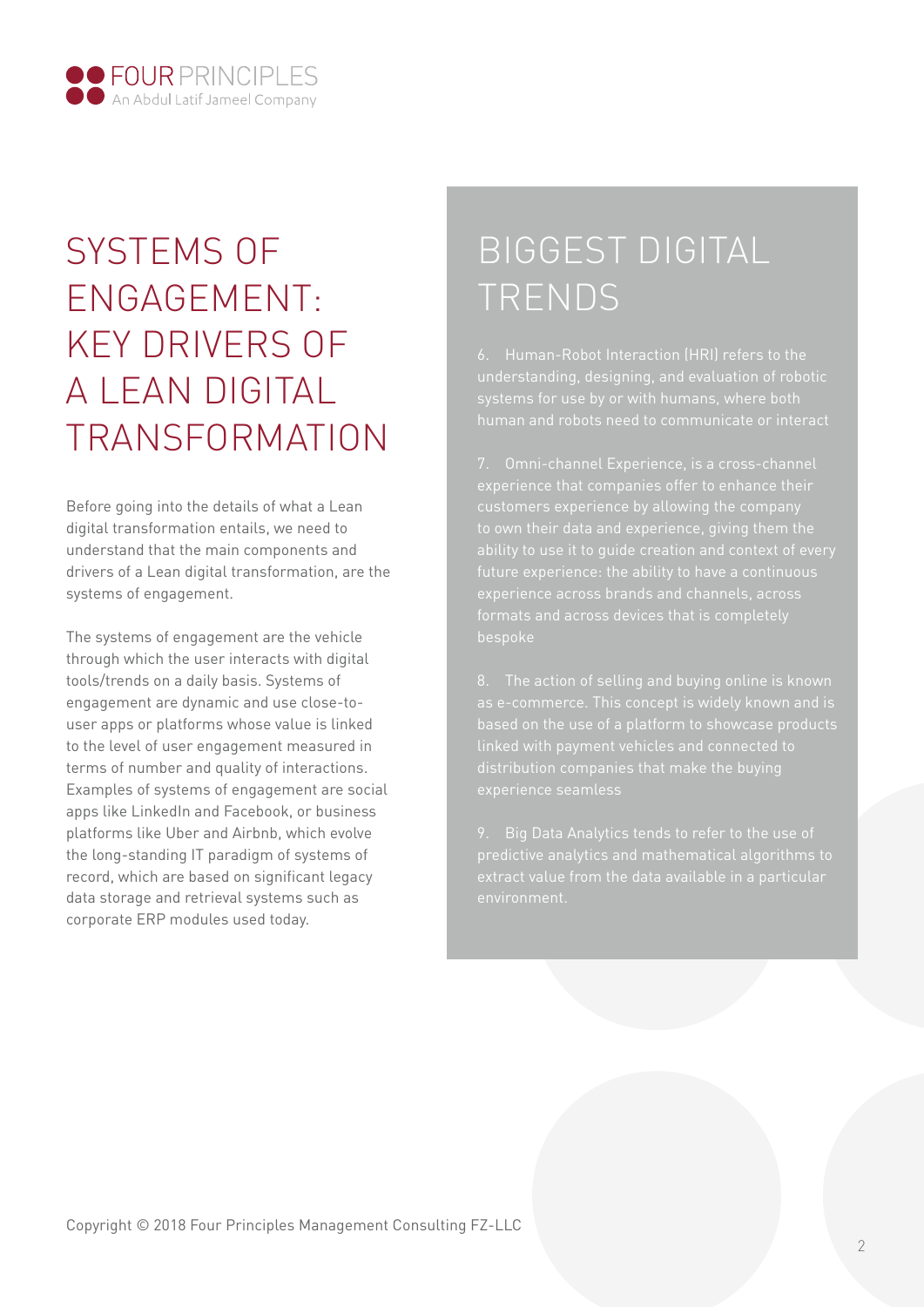



The goal of creating a system of engagement is to increase the user engagement with highquality user experience paired with high userrelated value creation: more value generation translates into more engagement, more involvement brings in more data generated, more data generated can be converted again in more value generation.

Understanding the mechanics of systems of engagement is the foundation to define a Lean Digital Transformation Agenda which in turn is the starting point of setting up the full Digital transformation effort.

## BIGGEST DIGITAL TRENDS

10. Intelligent process automation encompasses five replicable and routine tasks by mimicking the doing them better:

performs rules-based tasks and automates them. software tool that integrates tasks performed by a between nodes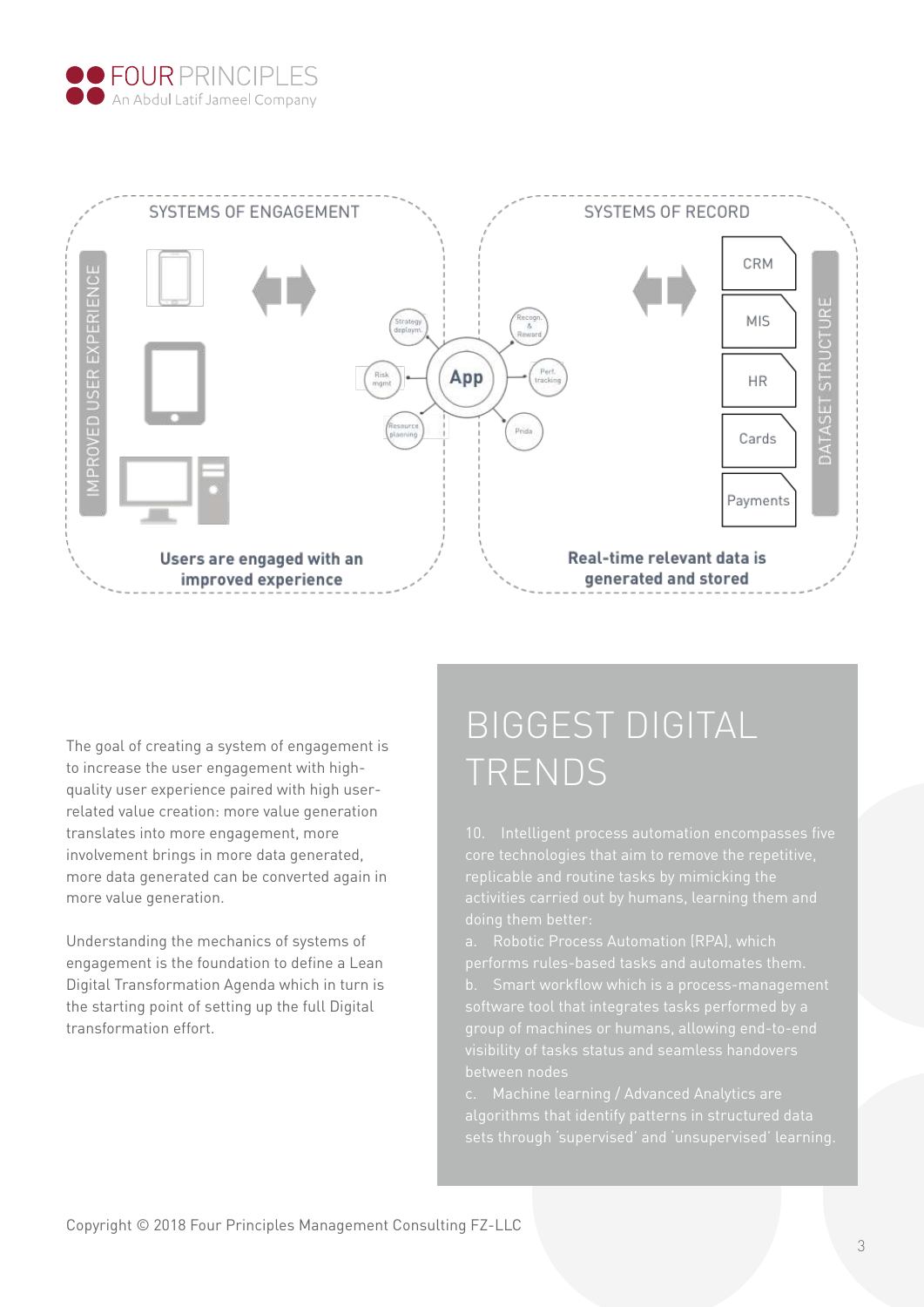

## DIGITAL WASTE & DATA PROFIT

An effect of the high paced rise in the number of systems of engagement is an exponential growth of available unstructured data – in the form of text, videos, audio messages, etc.

This unstructured data is a potential source of relevant information, and therefore a potential source of value that can be 'harvested' through data analytics tools. However, currently, the majority of information is wasted and fades away unutilized and unaccounted for.

Digital waste is defined as all the data that is not accounted for, or combined in redundant, wrong or misleading information: whoever is unable to harness the 'wealth' of data available, wastes precious assets.

Data profit is defined as all data combined with relevant information for the user, permitting him to make the correct choices.

### DIGITAL WASTE & DATA PROFIT



## BIGGEST DIGITAL TRENDS

software that creates seamless interactions

execute tasks such as communicating, learning from data sets or even suggesting (and making)

11. Blockchains are a list of records, also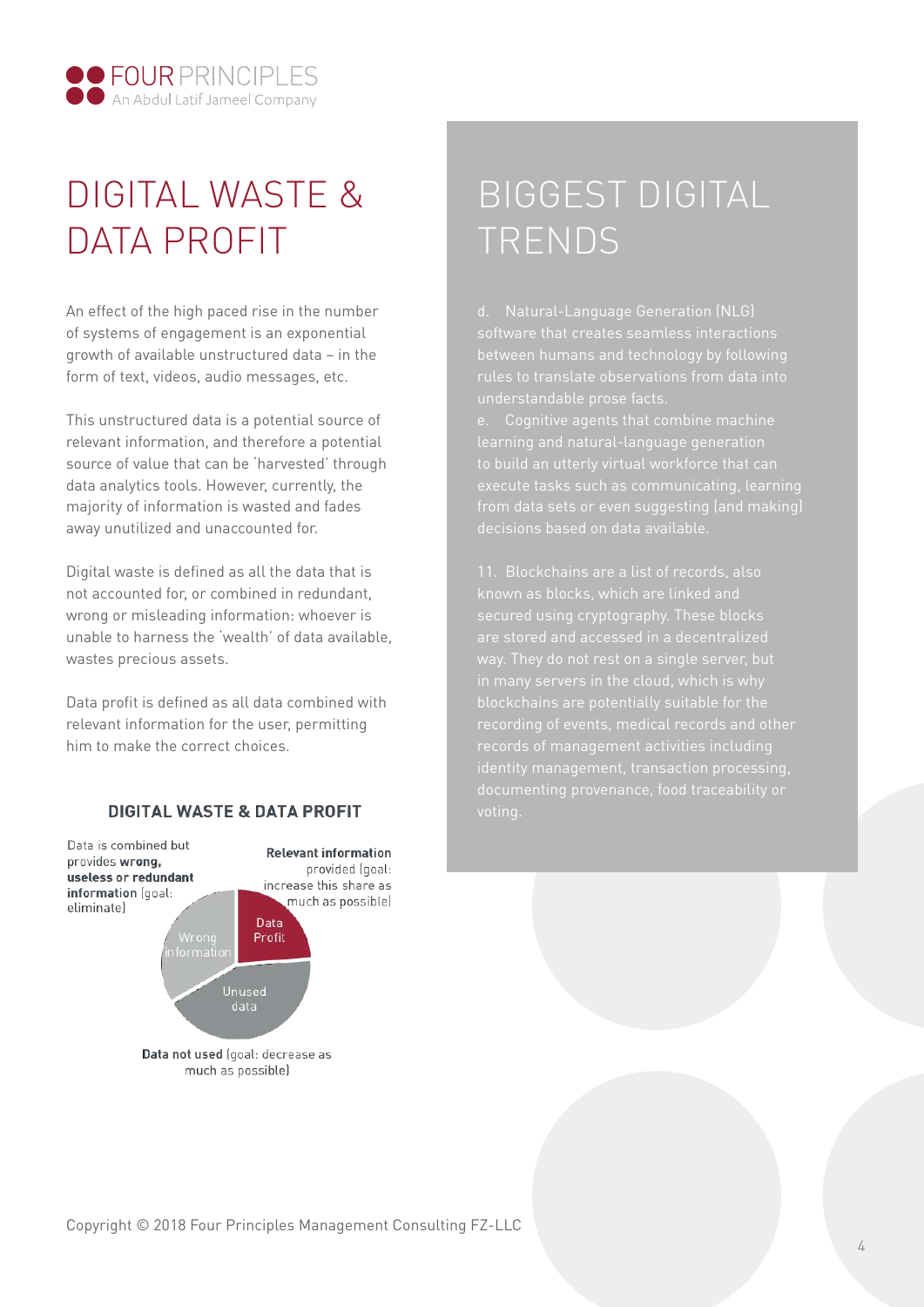

### LEAN DIGITAL: WHAT IS IT?

Lean focuses on eliminating traditional waste while maximizing customer value. Lean Digital concentrates instead on eliminating digital waste while maximizing data profit.

Through Lean Digital, the digital waste is removed, this implies a substantial improvement of the user experience and the user engagement.

Furthermore, this will activate a 'virtuous' circle permitting to boost data generation and user experience further continuously.

This creates the optimal environment for sustainable change through Lean digitization.

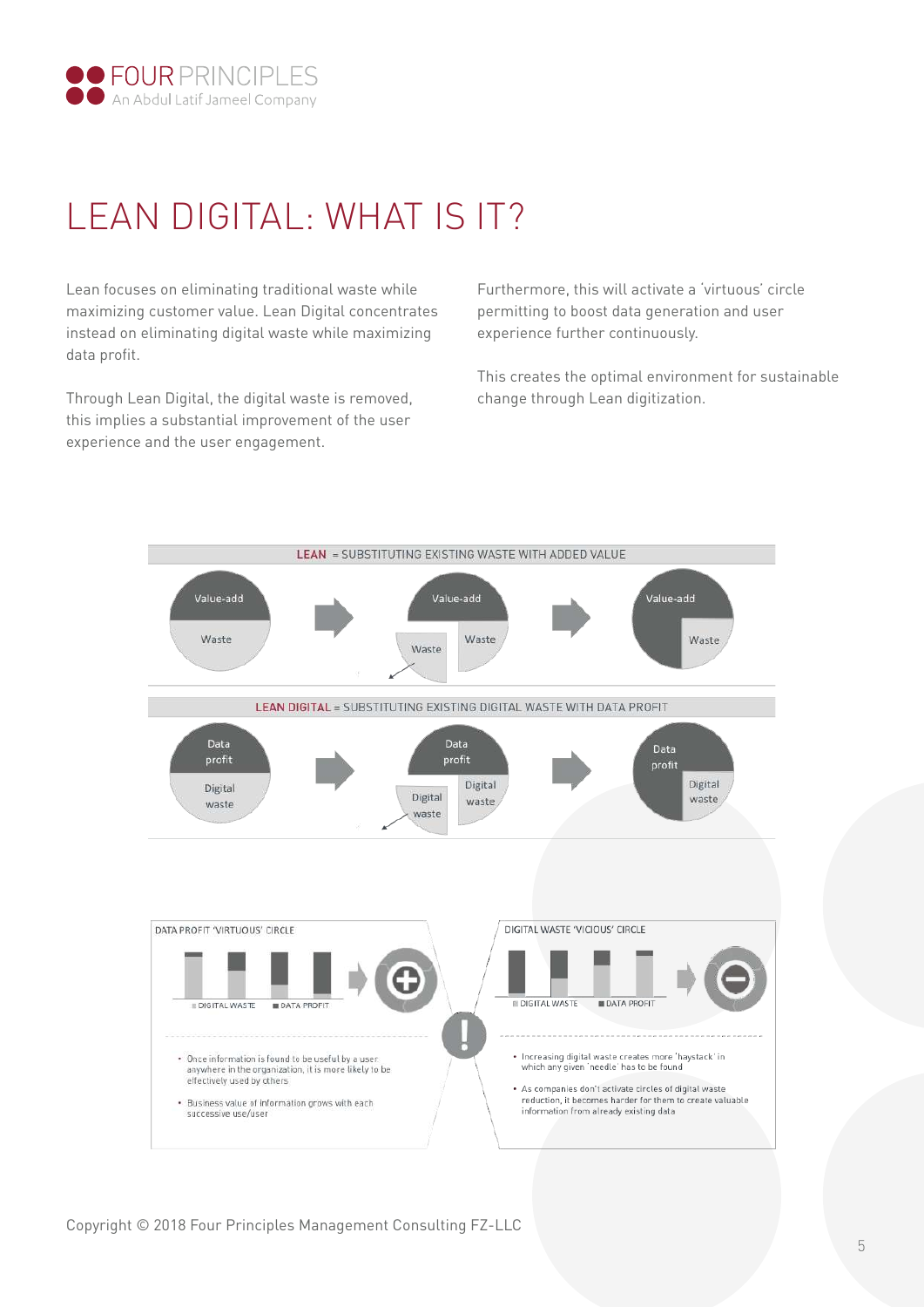

### DIGITAL TRANSFORMATION MAIN CHALLENGES

The creation of systems of engagement and the increase of data profit is challenging for most companies because traditionally they are more used to evolve their IT systems (Systems of Record based on legacy data storage) rather than revolutionizing them. Most businesses have understood that they need to move toward apps and platforms generating high-level engagement of their ecosystem of users, but most of the time they fail in their attempt due to a lack of attention in designing the right user experience.

On the first companies are merely late in defining their digital agenda and are under a tremendous amount of pressure from their competitors and customers to overcome the challenges that call for a digital transformation, like:

- Improving the customer experience
- Running tighter cost controls
- Achieving higher performance from the workforce and changing the 'legacy mindset.'
- Generating higher employee engagement
- Retaining current talents and attracting new ones
- Acquiring entirely new capabilities in:
	- data analytics
	- mobile technologies
	- social media
- Rethinking business models and strategies
- Continuously launching new ideas

In addition to these challenges, many companies have not even started to work on the basics to reduce traditional Lean waste embedded in their processes, organization, products, and services, leading to an increased and critical degree of non-transparency and complexity.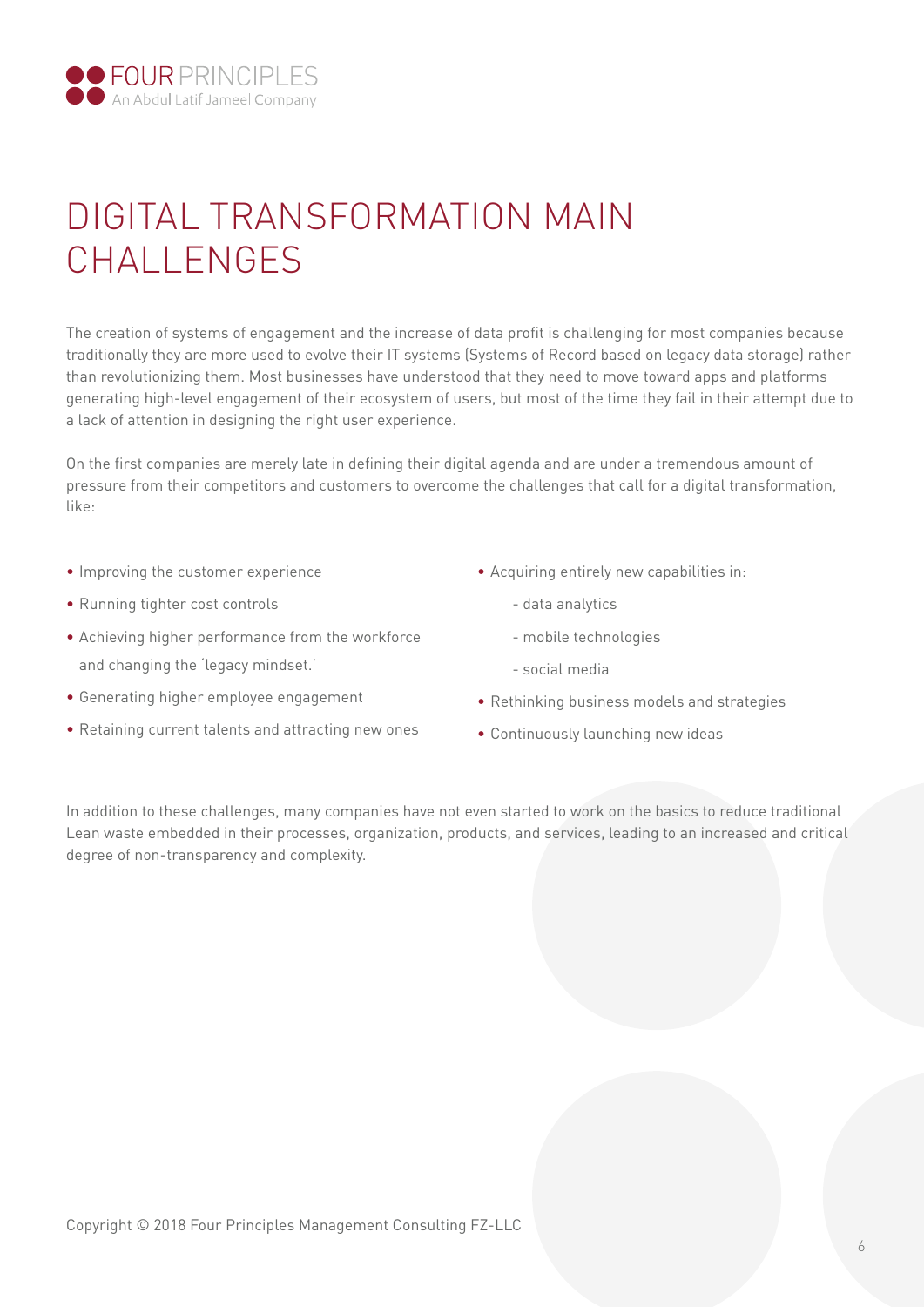

## LEAN DIGITAL TRANSFORMATION

Lean Digital Transformation is Four Principles' approach to support companies in defining and implementing successful Lean digital agendas with initiatives both removing traditional and digital waste from their processes, organization, products, and services, to radically improve the experience of their ecosystems of users.



To correctly kick-off a Lean Digital transformation, management has to set-up the necessary Lean digital transformation building blocks:

- 1. Define a clear Lean digital vision: cascading down from the top management to the operators/clerks in the company. This vision should include a defensive target that increases the level of competitiveness in the business arena and, at the same time an offensive (disruptive) target that changes the 'rules of the game.'
- 2. Define an ambitious yet achievable execution plan: that takes into account the available capabilities regarding:
- Internal talent, not only concerning skills but also regarding motivation
- Technology availability and its scalability
- Quality of data available in the company to support the implementation and enable future growth in app capability

3. Identify a base of users that are prepared to engage with the systems of the company both internally and in the market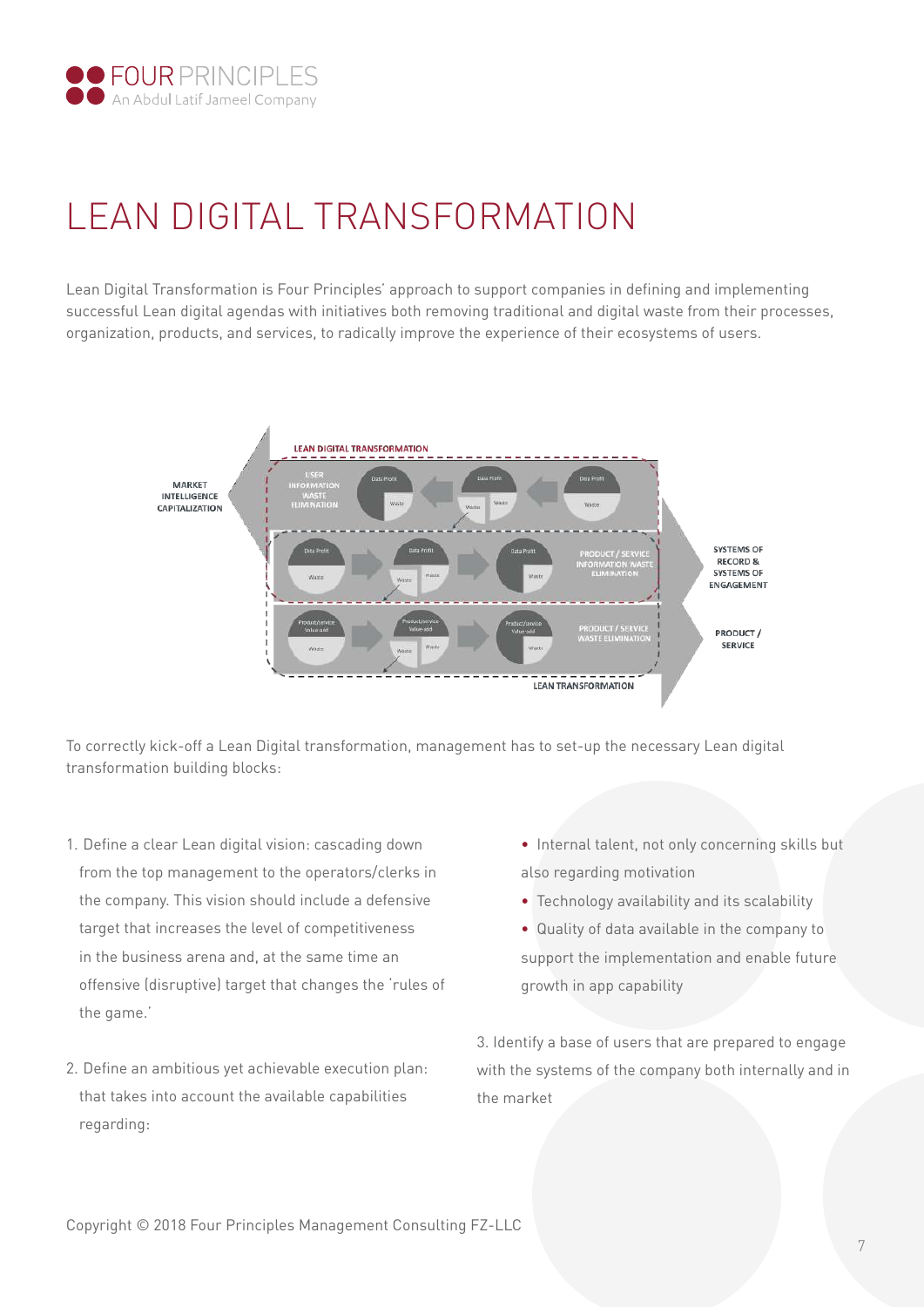

Therefore, the Four Principles approach to a Lean Digital Transformation includes the:

1. Generation of transparency on strategy, at corporate and business level, which is supported by the definition of the future state Lean Digital vision

2. Design of different Lean digital value streams, which will be the basis to analyze and to understand interactions and customers' needs along the value streams

3. Definition of a Lean Digital agenda, enabling the organization to achieve the desired results

4. Implementation of traditional Lean projects to ensure that processes, structure, products, and services are optimized in parallel to the definition and execution of the Lean digital projects guaranteeing mindset change and sustainability

5. Implementation of Lean Digital projects to define and establish systems of engagement

ransparency on corporate and<br>business strategy

Design Lean Digital value streams

Define Lean Digital<br>Vision<br>- defensive strategy t<br>keep up<br>- offensive strategy<br>to disrupt

Lean Digital

Agenda

analysis of information flows (data structure) analysis of service flows identification of gaps<br>identification of projects project roadmap<br>definition

#### **Implement Lean Digital Projects**

From stakeholder requirement to data specification Identification of main users of the app (System of Engagement) Lean design of main features of the app (process flow) Identification of needed data-set Development and launch of the app

#### **Enable Organization**

### **Implement Lean Traditional Projects**

- Application of Traditional Lean Methodologies (TPM\*,<br>TQM\*\* and JIT\*\*\*) applied to company's environments
- Traditional waste elimination Solution design
- Implementation of the designed solutions

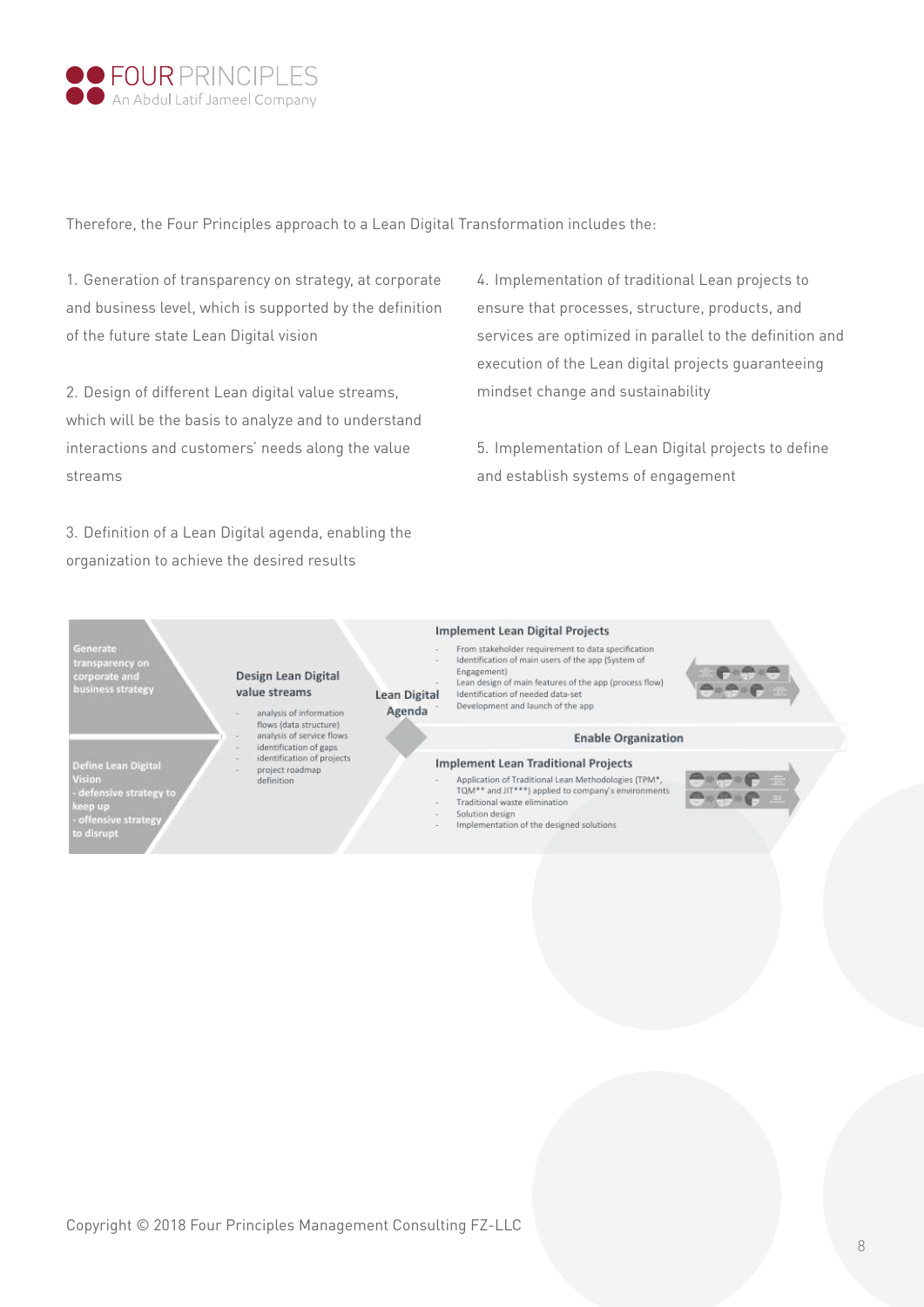

## LEAN USE CASES

As mentioned earlier, understanding the mechanics of the systems of engagement is the foundation to defining a Lean Digital Agenda, and to understand the mechanics of the systems of engagement, it is designed by using the Lean use case technique.

The Lean use case is a document used to identify, clarify, and organize requirements of Systems of Engagement (SoE). The Lean use case is made up of a set of possible sequences of interactions between SoE and users related to a particular goal that has value for the user.

### A LEAN USE CASE CAN BE THOUGHT OF AS A COLLECTION OF POSSIBLE SCENARIOS ASSOCIATED WITH A SPECIFIC PURPOSE, IT:

• Organizes functional software requirements

• Models the goals of system/user interactions with the lowest level of information waste

• Records paths (called scenarios) from trigger events to goals

• Describes one main flow of events (also called a basic course of action), and possibly other ones, called exceptional flow of events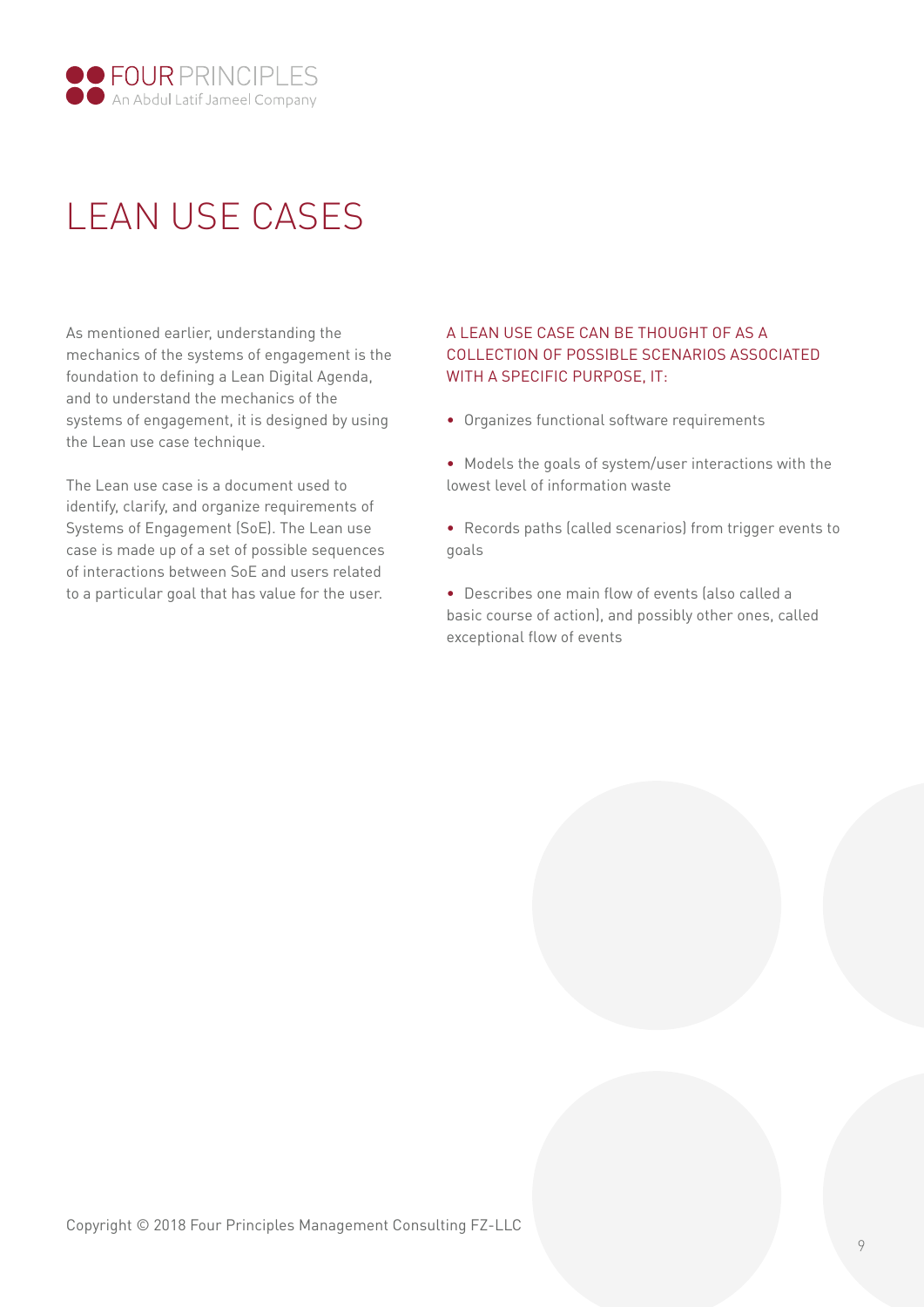

## FOUR PRINCIPLES' SCOPE OF SUPPORT

It is important to state that Four Principles' support covers most but not all the activities of a Digital Strategy Framework.



Market and competitive analysis and vision, business and corporate strategy definition are not included in the output provided by Four Principles. These deliverables are an input that Four Principles takes into consideration to develop and implement the most effective digital agenda for the Client, leading the Client in completing its Lean Digital Transformation.

In the execution phase, Four Principles is coordinating the activities of an IT partner that is taking care of the coding and testing of the software linked to the designed use cases, thus ensuring on-time delivery of the specified app.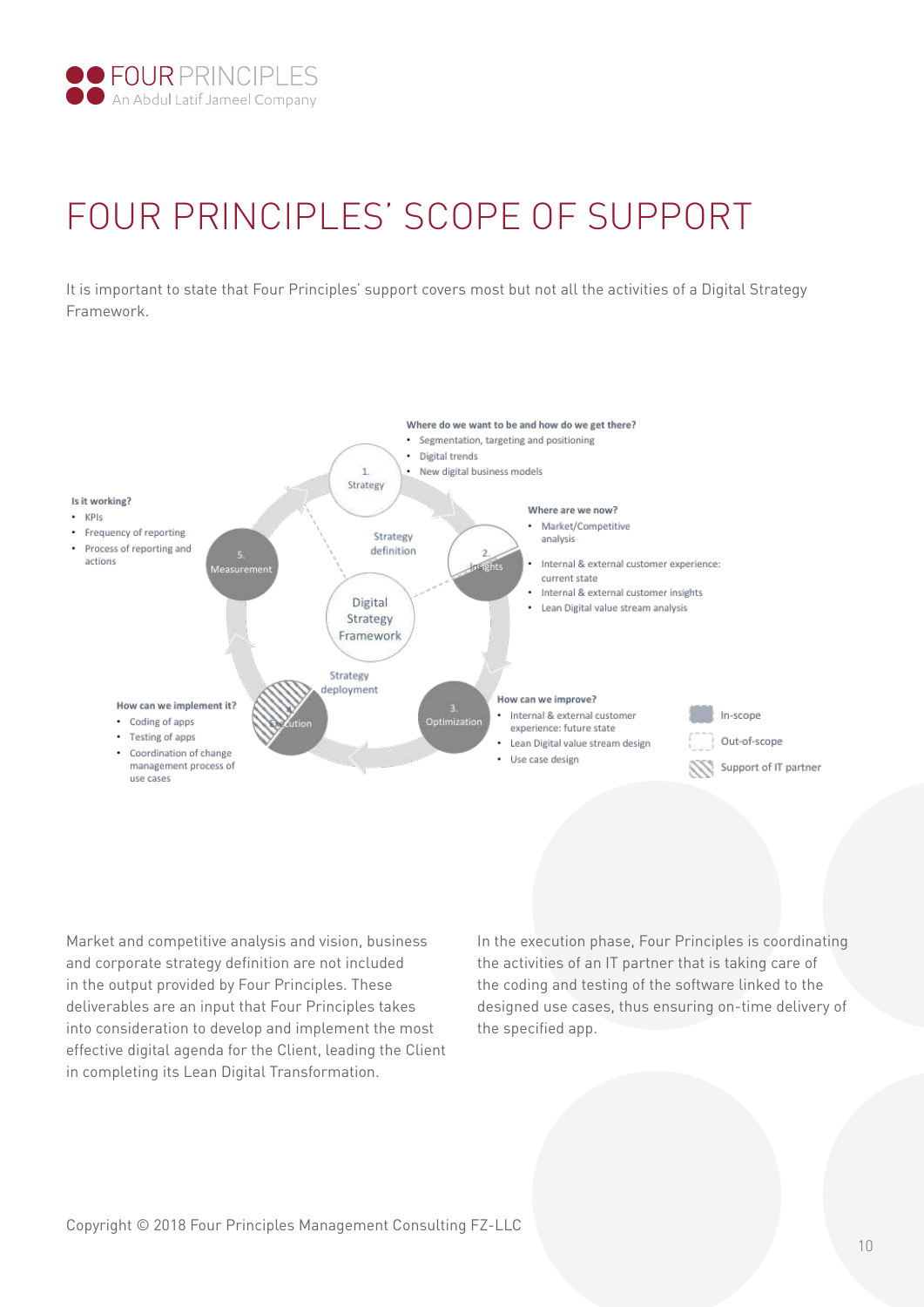

## EXPECTED BENEFITS

The benefits of a Lean Digital transformation must be explored in the perspective of the users in the ecosystems of engagement:

### END USERS

Creating engagement in a digital channel with endusers through an improved customer experience (enhanced service associated with product delivery, personalization of the commercial offer, etc.) boosts revenues and sets the foundation of customer loyalty. Today, being the first to offer a unique customer experience, sweeps any competition out. Moreover, the generated engagement of end users permits a company to better profile their needs and to enhance

Businesses have seen a decrease of management cost of over 40% within a year of implementation.

further its commercial proposal. Typically, retail businesses that embrace omnichannel

and digitized shopping experiences have seen a rise in market penetration, and a decrease of management costs of over 40% within a year of implementation.

### TOP MANAGERS

Executives without the right information cannot make the right decisions about markets, resource allocation, technologies, and partnerships. In this case, engagement can be created by providing a proper business intelligence system that permits them to make the correct decisions at the appropriate time. Having the information at hand has allowed heavy industries to reduce by 10% to 20% the amount of waste generated in production lines, while for example, in companies heavily dependent on commodities prices, the application of big data analytics has reduced their risk exposure by 35%.

### OPERATIVE ASSOCIATES

In any operational environment associates' decisions have an impact on process performance (e.g., manufacturing, maintenance, logistic processes). If provided information is real-time and relevant, the effectiveness of countermeasures to internal issues increases dramatically. The real-time data on process

It has allowed heavy industries to reduce the amount of waste generated in production lines by 10% to 20%.

performance can be even treated with statistical inference to identify correlations that permit to determine

the sources of traditional waste very precisely and ultimately to remove them. For example, the application of independent control loops in the petrochemical industry has facilitated the reduction of breakdowns by up to 60% in specific equipment.

### BACK-OFFICE ASSOCIATES

Back-office activities concern most of the time compliance with well-defined standards (e.g., legal, finance, administration, HR activities). Specific apps that harness the tool of data analytics and data science can give immediately to back-office users precious information that otherwise is very difficult to be extracted in traditional IT environments. The use of cognitive agents has allowed HR departments to assess more effectively the performance of managers, reducing by over 30% the turnover of personnel and loss of talent.

### The use of cognitive agents has reduced the loss of talent by 30%.